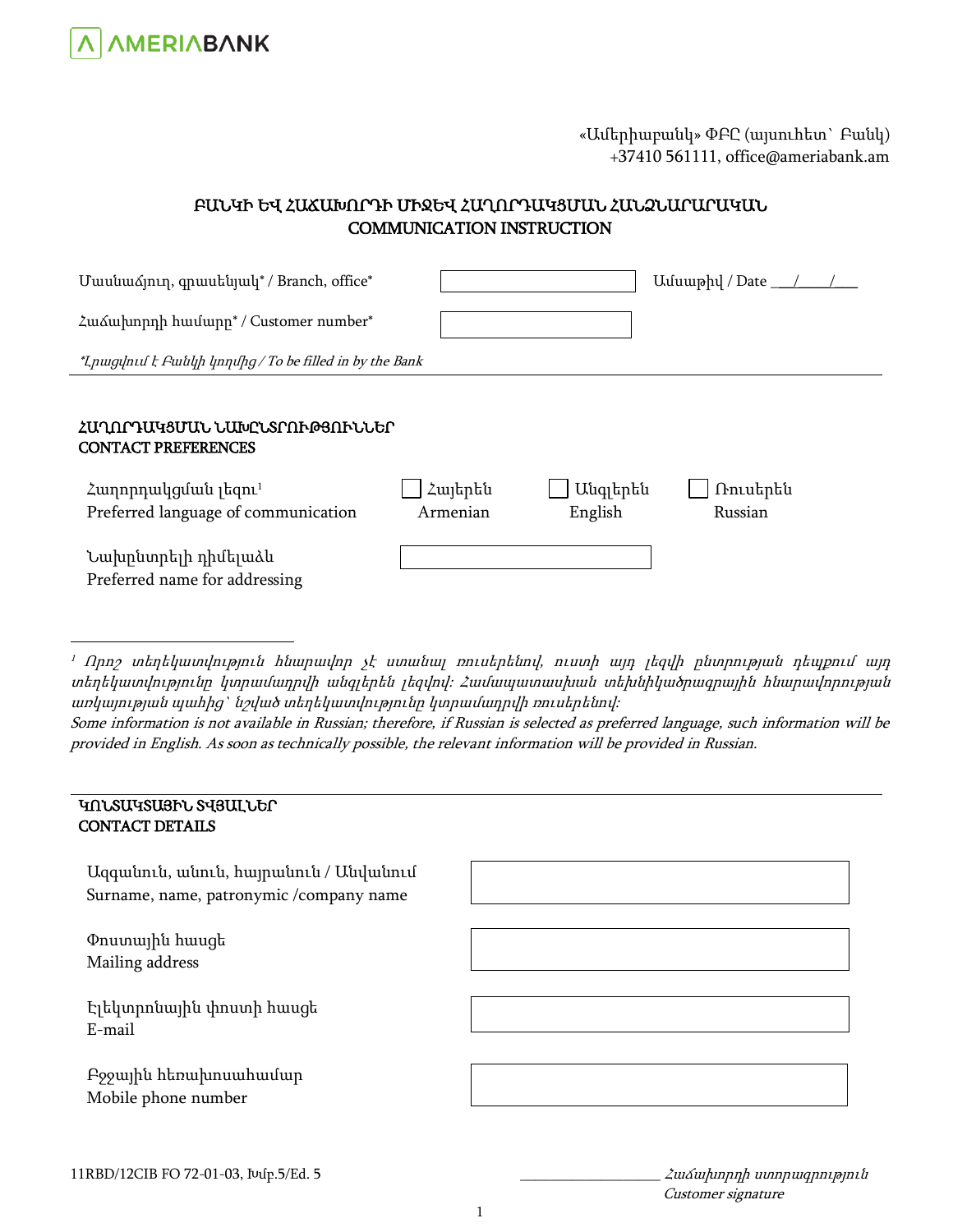

| Վայբեր (բջջ.hեռախոսահամարը)<br>Viber (mobile phone number)<br>Վոթսափ (բջջ.hեռախոսահամարը)<br>WhatsApp (mobile phone number)      |                                                                                  |  |  |  |
|----------------------------------------------------------------------------------------------------------------------------------|----------------------------------------------------------------------------------|--|--|--|
| <b>SԵՂԵԿԱՏՎՈՒԹՅԱՆ USUՑՄԱՆ ՆԱԽԸՆՏՐՈՒԹՅՈՒՆՆԵՐ</b> 2<br>PREFERENCES OF RECEIVING INFORMATION                                        |                                                                                  |  |  |  |
| Հաշիվների քաղվածքների ստացման նախընտրելի<br>եղանակ                                                                               | Էլ. փոստ (նշված էլ.փոստի հասցեով)<br>E-mail (as per e-mail provided)             |  |  |  |
| Preferred means of receiving account statements                                                                                  | Unumpul (u / u buughnu)<br>Delivery (as per address provided)                    |  |  |  |
| Քարտերի քաղվածքների ստացման նախընտրելի<br>եղանակ                                                                                 | էլ. փոստ (նշված էլ. փոստի հասցեով)<br>E-mail (as per e-mail provided)            |  |  |  |
| Preferred means of receiving card statements                                                                                     | Unwpniu (uzuwo hwughnu)<br>Delivery (as per address provided)                    |  |  |  |
| Ավանդների, վարկերի, երաշխավորության և գրավի<br>պայմանագրերի ներքո քաղվածքների ստացման                                            | էլ. փոստ (նշված էլ. փոստի հասցեով)<br>E-mail (as per e-mail provided)            |  |  |  |
| նախընտրելի եղանակ<br>Preferred means of receiving deposit and loan statements                                                    | Unumpul (unlub huugtnu)<br>Delivery (as per address provided)                    |  |  |  |
| Քաղվածքների պարբերականություն <sup>3</sup><br>Statement cycle                                                                    | Uuuuluuul/Monthly                                                                |  |  |  |
|                                                                                                                                  | U <sub>J</sub> ] ` ny ավել, քան 30 օր (նշել)<br>Other, maximum 30 days (specify) |  |  |  |
|                                                                                                                                  |                                                                                  |  |  |  |
| Բանկի պայմաններում և սակագներում<br>փոփոխությունների մասին և այլ բնույթի<br>ծանուցումների <sup>4</sup> ստացման նախընտրելի եղանակ | էլ. փոստ (նշված էլ. փոստի հասցեով)<br>E-mail (as per e-mail provided)            |  |  |  |
| Preferred means of receiving notices on change of terms<br>and tariffs, as well as other notices                                 | Վայբեր/Վոթսափ5<br>Viber / WhatsApp                                               |  |  |  |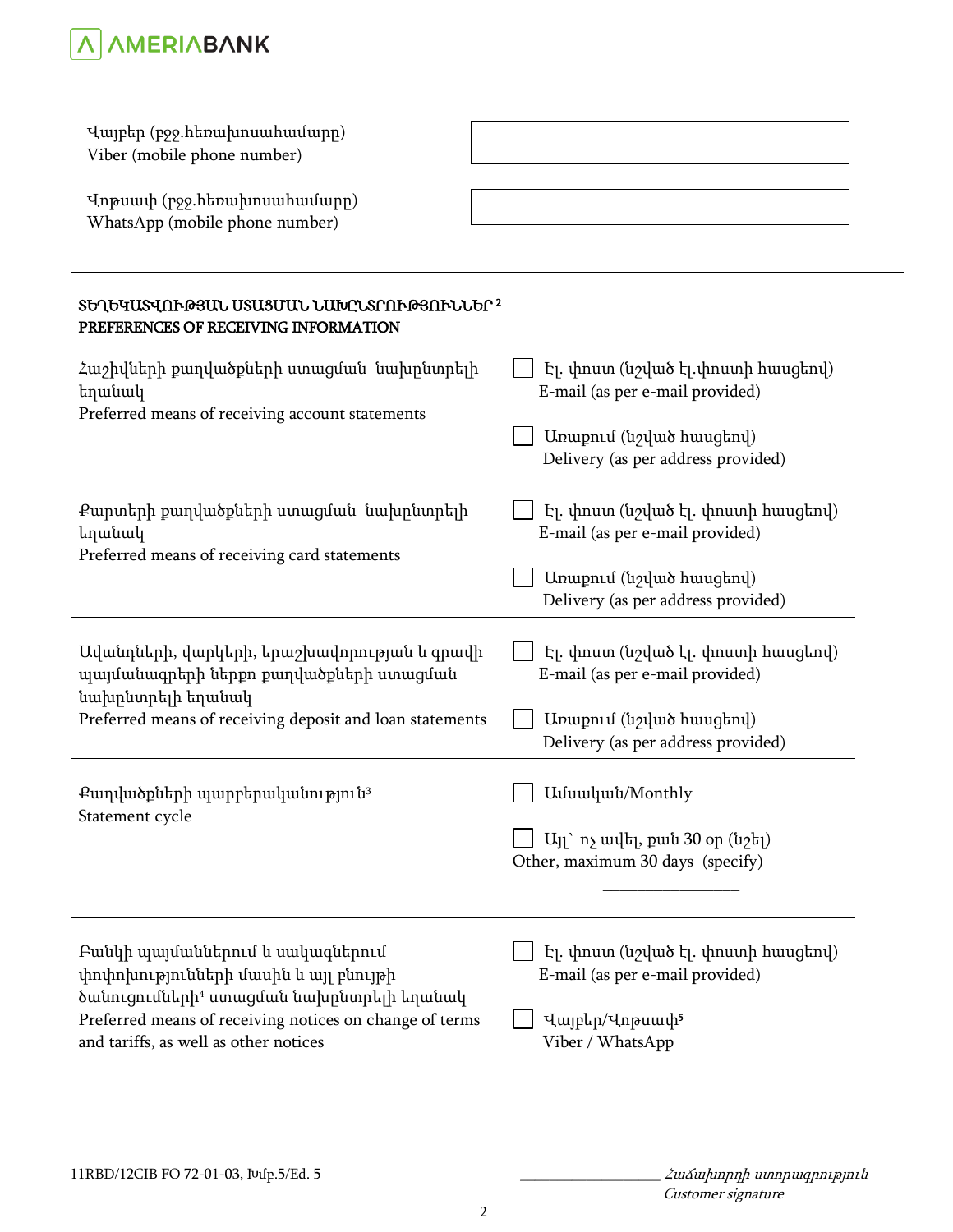

By selecting an option other than electronic communication, the Customer waives his/her right to receive the respective information electronically, for the agreements whereunder electronic communication is the primary method of notification according to laws and regulations of the Republic of Armenia.

 $3$  Եթե այլ բան նախատեսված չէ ՀՀ օրենսդրությամբ։

**AMERIABANK** 

 $\overline{a}$ 

 $\overline{a}$ 

Unless otherwise required under laws and regulations of the Republic of Armenia.

<sup>4</sup> Բացառությամբ պահանջագրերը, նախապահանջները, գրավի արտադատական բռնագանձման և դատական ծանուցումները, հայցադիմումները, վճարման կարգադրությունները, ինչպես նաև պետական մարմինների կամ վերջիններիս կողմից լիազորված կազմակերպությունների կողմից իրականացվող գործողություններին առնչվող ծանուցումները և փաստաթղթերը, որոնք Բանկն իրավասու է ուղարկել իր հայեցողությամբ` ստացման փաստը հավաստող որևէ եղանակով:

Except for claims, preclaims, notices on extrajudicial foreclosure of collateral items and judicial notices, lawsuits, payment orders, as well as notices and other documents related to actions taken by government agencies or organizations authorized by them, which the Bank is entitled to send at its own discretion, in any manner confirming the receipt.

<sup>5</sup> Վայբեր/Վոթսափն ընտրելու դեպքում կիրառվելու է Վայբերը, քանի դեռ Բանկում Վոթսափը որպես հաղորդակցման եղանակ կիրառելու տեխնիկածրագրային լուծումն առկա չէ: Բանկում համապատասխան տեխնիկածրագրային լուծման առկայության պահից` Բանկը կարող է որպես Հաճախորդի կողմից ընտրված հաղորդակցման եղանակ հավասարապես կիրառել Վայբեր և/կամ Վոթսափ բջջային հավելվածներից յուրաքանչյուրը` որպես համարժեք ընդունելի այլընտրանքներ:

If Viber/WhatsApp is selected, Viber will apply as long as there is no software-based solution to use WhatsApp as means of communication at the Bank. Upon availability of the respective software-based solution at the Bank, the Bank may equally apply Viber and/or WhatsApp as the means of communication selected by the Customer, deemed as equally acceptable options.

#### ՔԱՐՏԵՐԻ ՍՏԱՑՄԱՆ ՆԱԽԸՆՏՐԵԼԻ ԵՂԱՆԱԿ 6 CARD DELIVERY PREFERENCES

| $L$ <sub>2</sub> $L$ <sub>1</sub> ปนบน์บน $\Delta$ <sub>1</sub> n unp / Specify the Branch |
|--------------------------------------------------------------------------------------------|
|                                                                                            |
|                                                                                            |
| <i><b>U</b>d</i> <sub><i>l</i></sub> www.hunnuphp hungdati / Specify the locker            |
|                                                                                            |

Customer signature

<sup>2</sup> Առաջարկվող տարբերակներից ընտրելով այլ եղանակ, քան էլեկտրոնային կապի միջոցը` Հաճախորդը հրաժարվում է համապատասխան կետում նշված տեղեկատվությունը էլեկտրոնային կապի միջոցով ստանալու իր իրավունքից` այն պայմանագրերի ներքո, որոնց համար ՀՀ օրենսդրության համաձայն էլեկտրոնային կապը ծանուցման առաջնային եղանակն է:

<sup>6</sup> Սույն հանձնարարականի իմաստով` Բանկի կողմից քարտի տրամադրումը Հաճախորդին ներառում է նաև անհատական ծածկագրի (PIN կոդ) տրամադրումը` բացառությամբ, եթե վերջինս ենթակա է ձևավորման Հաճախորդի կողմից:

Under this Instruction, provision of a card to the Customer by the Bank includes provision of the PIN code, except when it is to be generated by the Customer.

<sup>7</sup> Առաքում (նշված հասցեով) տարբերակն ընտրելու դեպքում Հաճախորդը համաձայնում է, որ Բանկն իրավասու է նշված փոստային հասցեում գտնվող/բնակվող ցանկացած անձի տրամադրել Հաճախորդի քարտերը: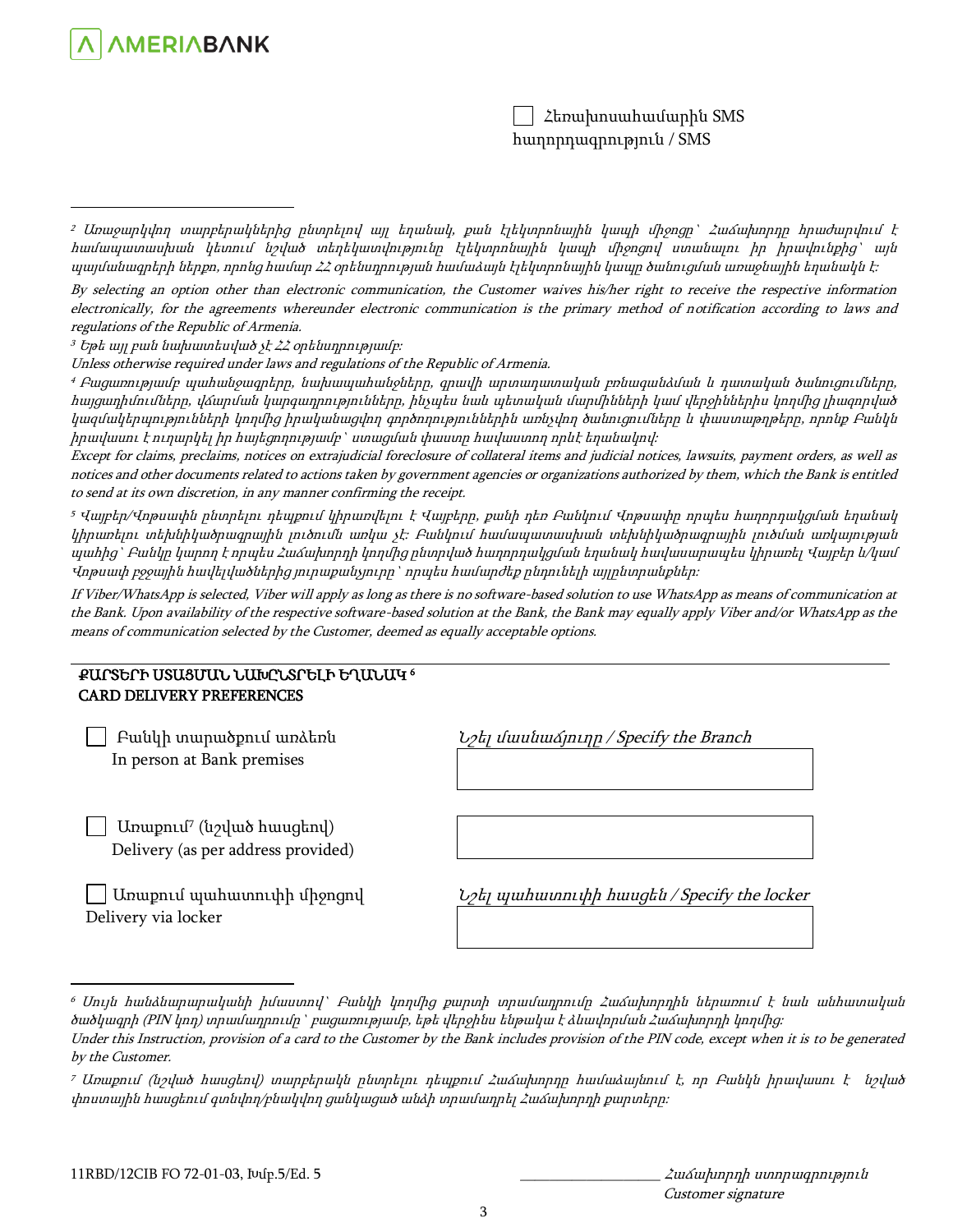

 $\overline{a}$ 

If the option "Delivery (as per address provided") is selected, the Customer agrees that the Bank is entitled to give the Customer's cards to any person present/residing at the specified address.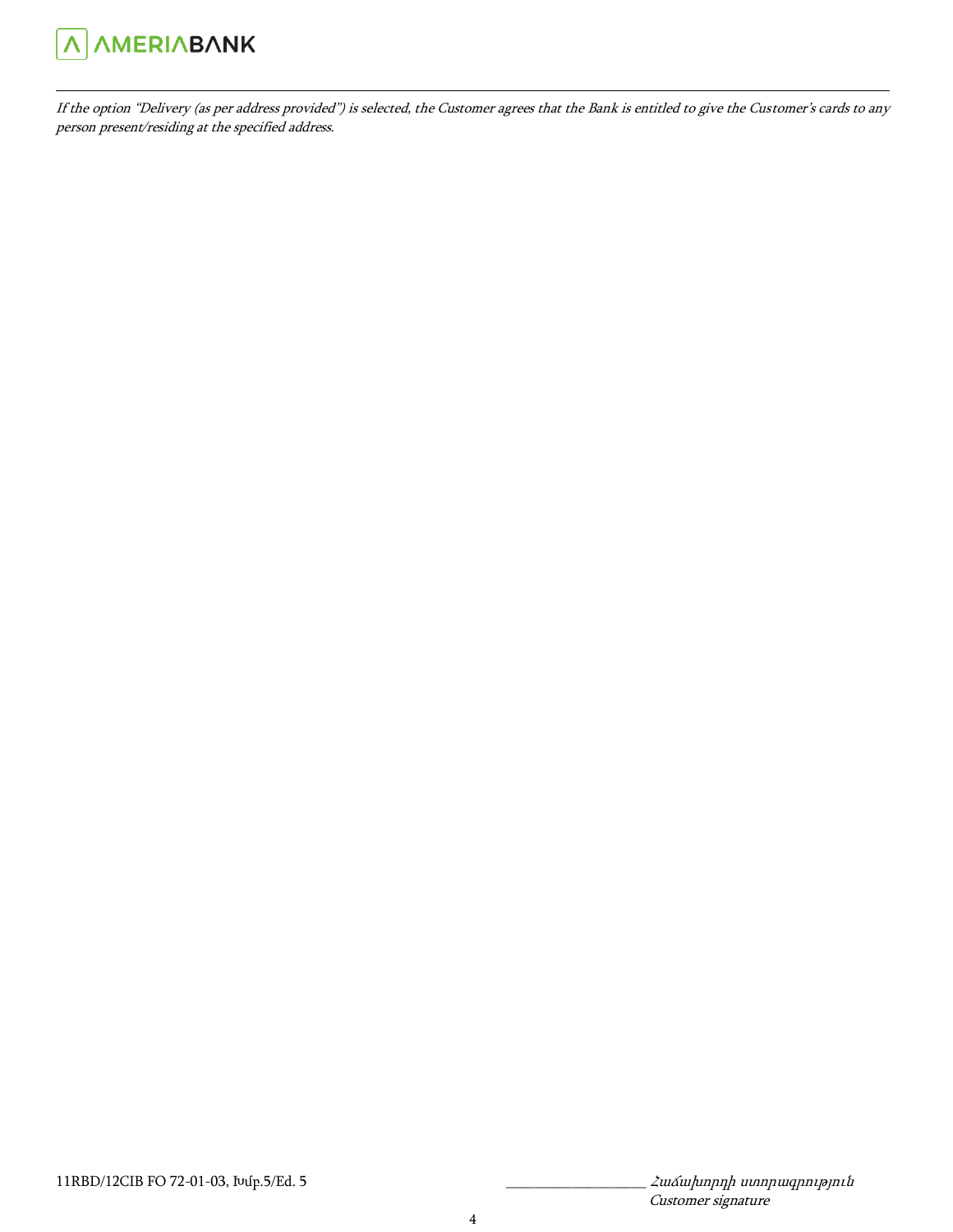**A AMERIABANK** 

| ՀԱՅՏԱՐԱՐՈՒԹՅՈՒՆ                                                                                                                                                                                                                                                                                                                                                                                                                                                                                                                                                                                                                                                                                                                                                                                                                                                                                                                                                                                                                                                                                                                                                                                                                                                                                                                                                                                                                                                                                                                                                                                                                                                                                                                                                                                                                                                                                                                                                                                                                                                                                                                                                                                                                                              | <b>DECLARATION</b>                                                                                                                                                                                                                                                                                                                                                                                                                                                                                                                                                                                                                                                                                                                                                                                                                                                                                                                                                                                                                                                                                                                                                                                                                                                                                                                                                                                                                                                                                                                                                                                                                                                                                                                                                                                                                                                                                                                                                                                                                                                                                                                                                                                                                                 |  |
|--------------------------------------------------------------------------------------------------------------------------------------------------------------------------------------------------------------------------------------------------------------------------------------------------------------------------------------------------------------------------------------------------------------------------------------------------------------------------------------------------------------------------------------------------------------------------------------------------------------------------------------------------------------------------------------------------------------------------------------------------------------------------------------------------------------------------------------------------------------------------------------------------------------------------------------------------------------------------------------------------------------------------------------------------------------------------------------------------------------------------------------------------------------------------------------------------------------------------------------------------------------------------------------------------------------------------------------------------------------------------------------------------------------------------------------------------------------------------------------------------------------------------------------------------------------------------------------------------------------------------------------------------------------------------------------------------------------------------------------------------------------------------------------------------------------------------------------------------------------------------------------------------------------------------------------------------------------------------------------------------------------------------------------------------------------------------------------------------------------------------------------------------------------------------------------------------------------------------------------------------------------|----------------------------------------------------------------------------------------------------------------------------------------------------------------------------------------------------------------------------------------------------------------------------------------------------------------------------------------------------------------------------------------------------------------------------------------------------------------------------------------------------------------------------------------------------------------------------------------------------------------------------------------------------------------------------------------------------------------------------------------------------------------------------------------------------------------------------------------------------------------------------------------------------------------------------------------------------------------------------------------------------------------------------------------------------------------------------------------------------------------------------------------------------------------------------------------------------------------------------------------------------------------------------------------------------------------------------------------------------------------------------------------------------------------------------------------------------------------------------------------------------------------------------------------------------------------------------------------------------------------------------------------------------------------------------------------------------------------------------------------------------------------------------------------------------------------------------------------------------------------------------------------------------------------------------------------------------------------------------------------------------------------------------------------------------------------------------------------------------------------------------------------------------------------------------------------------------------------------------------------------------|--|
| 1. Unyund Հաձախորդը հանձնարարում է Բանկին (այսուհետ<br>Բանկը և Հաձախորդը միասին` Կողմեր), և Բանկը համաձայնում<br>է, որ սույն հանձնարարականում սահմանված տեղեկատվությունը,<br>ինչպես նաև վձարային քարտերը, Հաձախորդին տրամադրվեն<br>համաձայն սույն հանձնարարականի։<br>հանձնարարում<br>Բանկին<br>2. <i><b>Zuidupning</b></i><br>$\mathbf{t}$<br>թարմացնել<br>Հաձախորդի` Բանկում գրանցված կոնտակտային տվյալները`<br>hամաձայն սույն hանձնարարականի «Կոնտակտային տվյալներ»<br>puduh:<br>3. Մույն հանձնարարականի տրամադրման պահից` Հաձախորդի<br>նախկինում<br>Բանկին<br>տրամադրված<br>կողմից<br>հանձնարարականները,<br>են<br>որոնք<br>կապված<br>unyu<br>հանձնարարականում նշվածի հետ, համարվում են ուժը կորցրած<br>և փոխարինված վերջինով։<br>4. Հաճախորդը համարվում է պատշաճ ծանուցված.<br>4.1. Հաձախորդի փոստային հասցեին, էլեկտրոնային փոստի<br>հասցեին, Ինտերնետ բանկ համակարգի, հեռախոսակապի կամ<br>էլեկտրոնային հաղորդակցության այլ միջոցներով Բանկի<br>ծանուցումն ուղարկվելու դեպքում` անկախ այն հանգամանքից,<br>թե Հաձախորդը փաստացի երբ է ստանում այն։<br>4.2. 22 օրենսդրությամբ սահմանված դեպքերում և կարգով<br>Հաձախորդի պաշտոնական էլեկտրոնային փոստի հասցեին <sup>։</sup><br>ուղարկված ծանուցումը Հաձախորդի կողմից կարդալու մասին<br>էլեկտրոնային հավաստման ամսաթվից, կամ ծանուցումն<br>ստանալուն հաջորդող<br>5-րդ (հինգերորդ) օրվանից, եթե<br>բացակայում<br>մասին<br>էլեկտրոնային<br>k<br>$\mu$<br>կարդալու<br>hwywwnufp:<br>5. Համախորդը<br>hwuuduju<br>ţ,<br>անկախ<br>սույն<br>np<br>հանձնարարականով<br>սահմանված<br>նախընտրություններից`<br>տեղեկատվությունը Հաձախորդին կամ վերջինիս իրավասու<br>ներկայացուցչին առձեռն հանձնվելու պարագայում Հաձախորդը<br>համարվում է պատշաձ ծանուցված՝ հրաժարվելով սույն<br>հանձնարարականում սահմանված որևէ այլ եղանակով լրացուցիչ<br>ծանուցվելուց և Բանկին նշվածի հետ կապված որևէ պահանջ<br>ներկայացնելուց,<br>եթե<br>$\left[\frac{1}{2}\right]$<br>puu<br>նախատեսված<br>уĘ<br>22<br>օրենսդրությամբ։<br>6. Հաձախորդին տեղեկատվության տրամադրման համար Բանկը<br>կարող է կիրառել նաև Հաձախորդի ցանկացած այլ կոնտակտային<br>տվյալ, ներառյալ էլեկտրոնային կամ այլ հեռահար կապի<br>միջոց/հասցե, որը Հաձախորդը նշել է Բանկի հետ կնքված<br>պայմանագրերում կամ Բանկին տրամադրել է Բանկի համար<br>րնդունելի կապի միջոցներով։ | 1. Hereby the Customer instructs the Bank<br>(hereinafter the Bank and the Customer shall be<br>together referred to as "the Parties") and the Bank<br>agrees that the information specified herein, as well as<br>the respective payment cards, is to be provided to the<br>Customer in accordance with this Instruction.<br>2. The Customer instructs the Bank to update the<br>Customer's contact details recorded at the Bank, is<br>accordance with "Contact Details" section of this<br>Instruction.<br>3. Upon issuance of this Instruction, all previous<br>instructions issued to the Bank by the Customer with<br>relation to the subject matter of this Instruction shall<br>be considered void and shall be replaced hereby.<br>4. The Customer is considered duly notified:<br>4.1. Upon sending the notice to the Customer's postal<br>address, email address, via Internet-Bank, by phone or<br>other means of electronic communication, regardless<br>of when the Customer actually receives the notice.<br>4.2. In the cases and in the manner stipulated by laws<br>and regulations of the Republic of Armenia, from the<br>day of getting the electronic read receipt for a notice<br>sent to the Customer's official email address <sup>i</sup> or<br>starting from the 5 <sup>th</sup> (fifth) day following receipt of<br>the notice, in the absence of a read receipt.<br>The Customer agrees that, regardless of the<br>5.<br>preferences specified herein, the Customer is<br>considered duly notified upon provision of the<br>information to the Customer or the Customer's<br>authorized representative in person, waiving the right<br>to be notified in any other manner specified in this<br>Instruction or to make any claim to the Bank with<br>regard to such notification, unless otherwise required<br>under laws and regulations of the Republic of<br>Armenia.<br>6. The Bank may use any other contact data of the<br>Customer for provision of information to the latter,<br>including means/address of electronic or other distant<br>communication specified by the Customer in the<br>agreements signed with the Bank or provided to the<br>Bank via means of communication acceptable for the<br>Bank. |  |
| 7. Հաձախորդը հաստատում է, որ կրում է իր էլեկտրոնային<br>հաղորդակցության միջոցներին, ինչպես նաև իր կողմից Բանկին<br>տրամադրված հաղորդակցման այլ միջոցներին ուղարկված                                                                                                                                                                                                                                                                                                                                                                                                                                                                                                                                                                                                                                                                                                                                                                                                                                                                                                                                                                                                                                                                                                                                                                                                                                                                                                                                                                                                                                                                                                                                                                                                                                                                                                                                                                                                                                                                                                                                                                                                                                                                                          | 7. The Customer confirms that he/she bears the risk of<br>the consequences resulting from his/her failure to<br>read the notices sent to the Customer's means of<br>electronic and other communication provided to the                                                                                                                                                                                                                                                                                                                                                                                                                                                                                                                                                                                                                                                                                                                                                                                                                                                                                                                                                                                                                                                                                                                                                                                                                                                                                                                                                                                                                                                                                                                                                                                                                                                                                                                                                                                                                                                                                                                                                                                                                             |  |

<sup>i</sup> Ֆիզիկական անձին ՀՀ կառավարության սահմանած կարգով նույնականացման քարտի հետ տրված էլեկտրոնային փոստի հասցե: Email address provided to the individual along with the identification card, in the manner prescribed by the Government of the RA.

 $\overline{\phantom{a}}$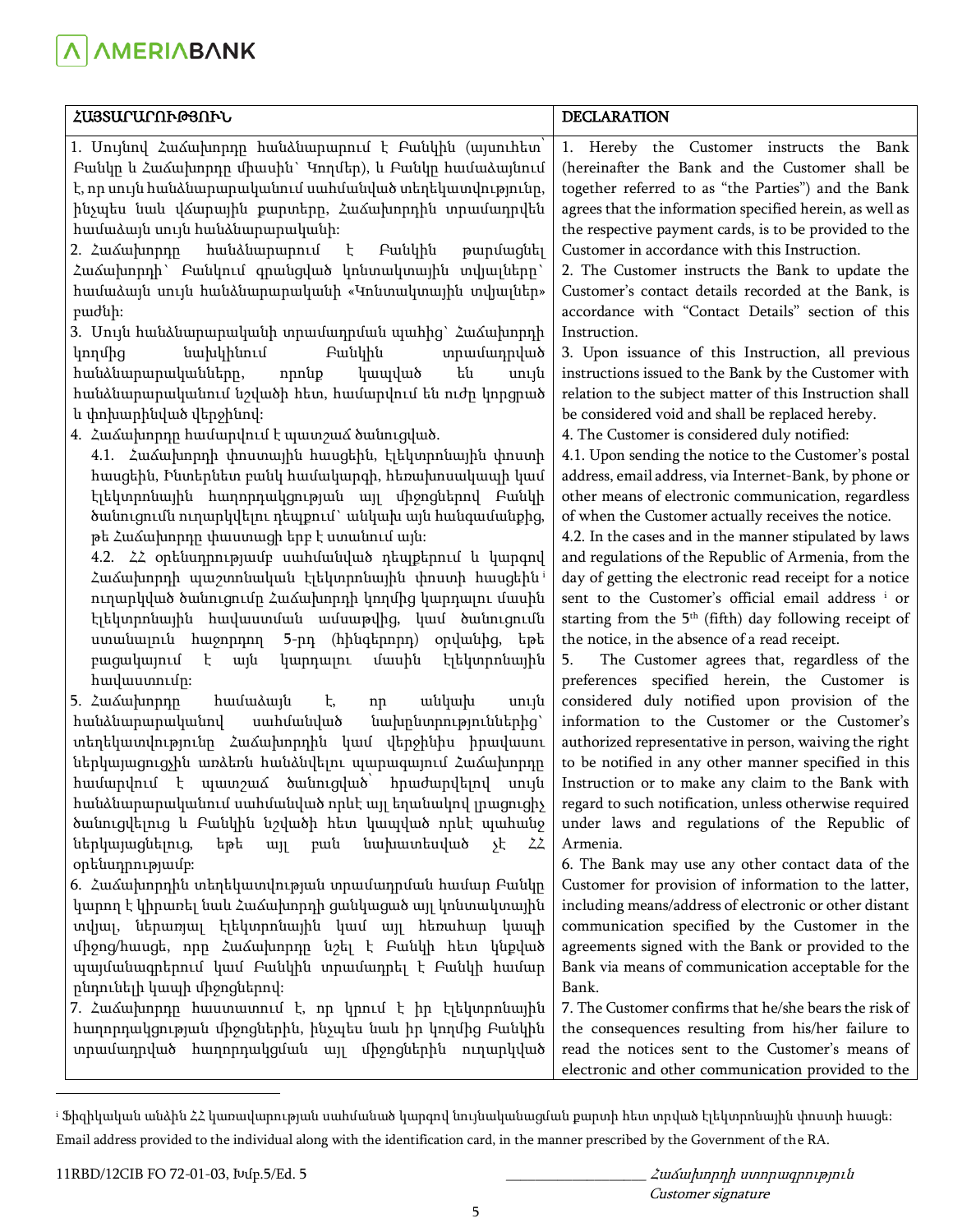ծանուցումները չկարդալու և/կամ երրորդ անձանց հասանելի դառնալու հետ կապված հետևանքների ռիսկը:

8. Բանկը պատասխանատվություն չի կրում Հաճախորդին տրամադրման ենթակա տեղեկատվությունը փոստային առաքման ծառայության կամ էլեկտրոնային հաղորդակցության համակարգերի խափանումների պատճառով Հաճախորդի կողմից ուշ ստանալու արդյունքում Հաճախորդի համար վրա հասնող որևէ հետևանքի համար:

9. Ի թիվս սույն հանձնարարականում նշված ծառայությունների և պայմանագրերի հետ կապված տեղեկատվության` Բանկը կարող է սույն հանձնարարականի Կոնտակտային տվյալները կիրառել Բանկի կողմից կամ Բանկի միջնորդությամբ Հաճախորդին տրամադրվող այլ ծառայությունների հետ կապված տեղեկատվության տրամադրման համար:

10.Հաճախորդը համաձայն է, որ Կողմերի միջև ծագող վեճերի լուծման կամ Կողմերի իրավունքների ու պարտականությունների իրականացման ժամանակ դատարանը, պետական մարմինները և այլ իրավասու կազմակերպություններ Բանկի պահանջով կարող են կիրառել Հաճախորդի հետ հաղորդակցման սույն հանձնարարականով սահմանված տվյալները և եղանակները:

11.Հաճախորդը համաձայն է, որ Կողմերի միջև Բանկի տարածքում կամ իրական ժամանակի ռեժիմում հեռահար ցանկացած կապի միջոցի օգտագործմամբ զրույցը, անվտանգության և սպասարկման որակի բարելավման նկատառումներից ելնելով, կարող է ամբողջությամբ ձայնագրվել, և այդ ձայնագրությունը կարող է ունենալ ապացուցողական նշանակություն և օգտագործվել այդ թվում` Բանկի կողմից իր իրավունքների և օրինական շահերի պաշտպանության համար:

12.Սույն հանձնարարականի համաձայն Կողմերի միջև հաղորդակցման համար անհրաժեշտ` Հաճախորդի որևէ տվյալի փոփոխության դեպքում վերջինս պարտավորվում է Բանկի համար ընդունելի կապի միջոցներով անհապաղ տեղեկացնել Բանկին և կրում է Բանկին չտեղեկացնելու հետ կապված հետևանքների, ինչպես նաև Հաճախորդի կրած վնասների ռիսկը:

13.Սույն հանձնարարականով սահմանված հաղորդակցման նախընտրությունները Հաճախորդի կողմից կարող են փոփոխվել ՀՀ օրենսդրությամբ սահմանված հաճախականությամբ` Բանկի համար ընդունելի կապի միջոցներով և Բանկի ներքին իրավական ակտերով սահմանված այլ պայմանների պահպանմամբ, ընդ որում այդ փոփոխություններն ուժի մեջ են մտնում ՀՀ օրենսդրությամբ սահմանված ժամկետում:

Bank by the Customer and/or from disclosure of the information contained in such notices to third parties. 8. The Bank bears no responsibility for any adverse effect suffered by the Customer because of late receipt by the Customer of the information subject to provision to the Customer, as a result of failure of the courier service or systems of electronic communication.

9. Besides the information related to the services and agreements specified in this Instruction, the Bank may use the contact details provided herein for provision of information concerning other services rendered to the Customer by the Bank or through the Bank.

10. The Customer agrees that in the course of settlement of disputes arisen between the Parties or execution of the rights and obligations of the Parties, the court, government agencies and other authorized organizations will be entitled to use, at the Bank's request, the Customer's contact details and means of communication specified herein.

11. The Customer agrees that any conversation between the Parties inside the Bank's premise or using any distant means of communication in real-time mode can be fully recorded for security reasons and improvement of customer service quality, and such records can be deemed as evidence and be used by the Bank for protection of its rights and lawful interests.

12. In case of change of any of the Customer's data required for communication between the Parties under this Instruction, the Customer undertakes to notify the Bank thereof immediately, via means of communication acceptable for the Bank, and bears the risk of consequences and losses caused to the Bank by the Customer's failure to do so.

13. The Customer may change the preferred channels of communication specified herein at the frequency stipulated by laws and regulations of the Republic of Armenia, subject to observance of the means of communication acceptable for the Bank and other terms specified by the Bank's internal regulations. Such changes shall come into effect within timeframes stipulated by laws and regulations of the Republic of Armenia.

### Հաճախորդի ստորագրություն և կնիք / Customer signature and seal

## Ամսաթիվ / Date